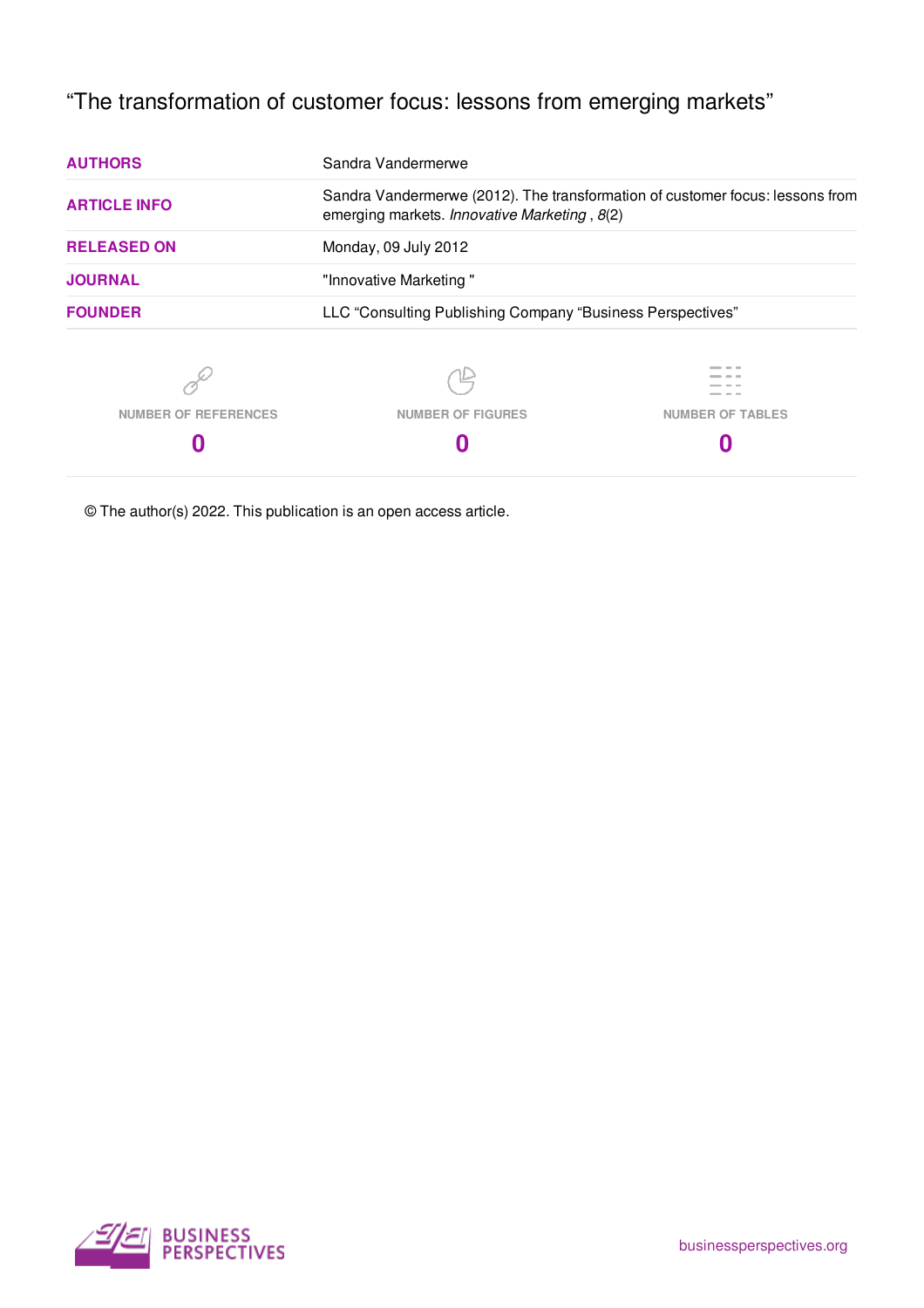### Sandra Vandermerwe (South Africa)

## The transformation of customer focus: lessons from emerging markets Abstract

The transformation taking place in customer focus embodies new humanistic and social values, and these need to be embedded into any successful approach for future strategy. This goes beyond philanthropic endeavors, social marketing, or sustainability. In this new model, all resources and efforts are geared to produce mutually interdependent synergies, which increases the prosperity pool for all, and, in the process, endurably strengthens the enterprise. The changing customer spectrum, value drivers, and new logic enacted by successful practices in emerging countries, where the author argues, some of the best examples are to be found, is the basis of this paper. The author offers an updated perspective and conceptual framework, in which, with customers held as central, strategies embody new principles, and are creatively crafted to produce long-term value creating systems and plus-sum-game for all. Following ongoing research over several decades, and a synthesis of the literature, the author divides customer focus into 3 overlapping and progressive era's, tracks these eras, and presents new mindsets, missions, and methods, from which lessons can be learnt for local and multinational enterprises, in emerging as well as developed markets.

**Keywords:** customer focus, customer centricity, emerging markets, growth strategies, inverted innovation, new customer, humanistic, social, value drivers, sustainability, transformation of customer focus, plus-sum-games, virtuous cycles, win-win.

#### Introduction

Customer focus is undergoing a transformation. As a consequence, strategies reflect new world issues and life values, demanding the creation of enterprise activities formulated deliberately to contribute to human progress and social development, whilst at the same time achieving a healthy financial return.

This distinct sense of mission that transcends old thinking and models, getting beyond corporate responsibility involving subsidization or donations, social marketing, using marketing principles for selling products to change societal problems or practices, or business sustainability, focusing on environmental initiatives, is beginning to filter intocontemporary literature on strategy and marketing (Kanter, 2009; Porter and Kramer, 2011; Kotler, Karajaya and Setiawan, 2010).

This paper takes the customer focus perspective, and a fundamentally reformed model is offered. The main tenet is that whilst producing customer value remains at the heart of customer focus, what constitutes the customer is much broader, and value has new meaning. This requires enterprises to achieve mutual, not just competitive advantage, and proactively seek opportunities that lead to plus-sumgames, or a better outcome for all, in a deliberate reinforcing virtuous cycle.

This approach alters the very context of business, and some of the best examples and innovations come from emerging markets, this paper suggests, where large consumer numbers, surging middle classes and high growth potential make them increasingly lucrative and attractive to local and multinational enterprises. Literature to date however, on emerging market strategies, has primarily concentrated on the need for multinationals to adapt marketing and strategy to suit local environments (Dawar and Chattopadjyay, 2000; London and Hart, 2004).

Specifically, the objectives of this paper are to:

- awaken enterprises to new humanistic and social values and drivers
- show how these manifest in new principles of customer focus resulting in a fundamentally altered model
- demonstrate successful application of these principles and model in emerging markets
- emphasize the importance of new customer focus in approaching future strategy.

#### 1. Myths and shifts in mindset

Some of the myths pertaining to emerging markets have been shattered, as converging high growth rates and rising needs of middle class aspirers are reshaping markets, mindsets and economic milieus. Here are the examples.

**Myth 1:** Innovation comes first from developed markets, and is then taken into emerging markets.

**Mindset shift 1.** Innovations are emanating from emerging markets, where some of the most pressing challenges and opportunities present themselves.

Three linked phenomena illustrate:

*Inverted innovation*: Innovations increasingly come from emerging markets and are then adapted for richer countries. For example, GE Healthcare created a portable electrocardiogram machine for rural India, which was then marketed for accident site use in the US.

 $\overline{a}$ 

<sup>©</sup> Sandra Vandermerwe, 2012.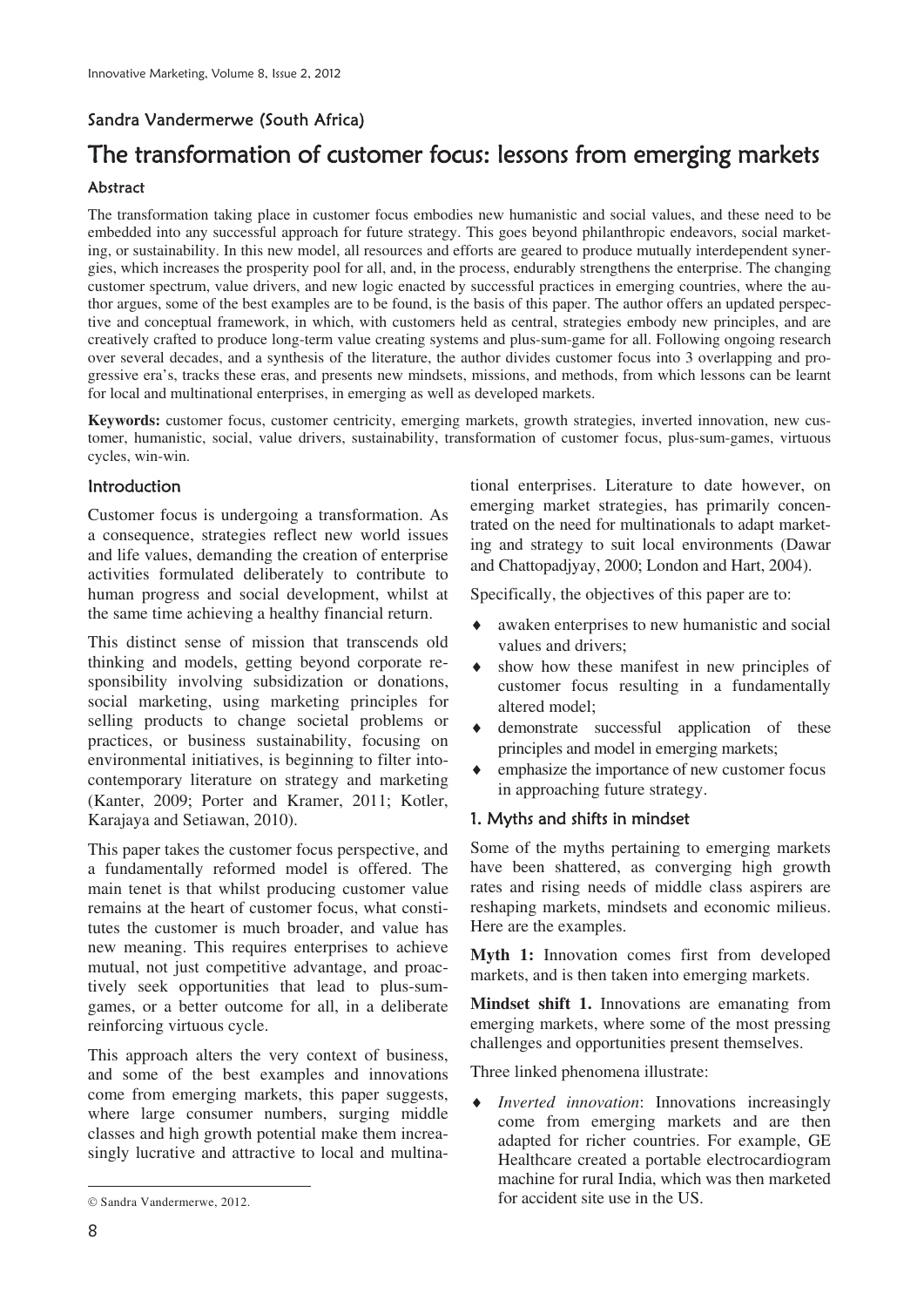- i *Frugal innovation:* Frugal innovation has gained prominence as firms seek cost effective solutions for emerging customers. Examples include a foldable paper tube asthma inhaler developed in Mexico, deemed better for child sufferers, costing a few cents compared to current devices costing forty dollars. Or, the safe affordable Nano from India's Tata for the new middle class who hitherto have not been able to own a car, now destined for Europe.
- *Leapfrogging*: In emerging countries, customers may be encouraged by enterprises to skip products, as many Indian and African customers are doing, as they move directly from mobile phones to printers, by passing computers.

**Myth 2:** Emerging markets consist largely of low income consumers who need mass produced, functional, cheap products, adapted to suit their pockets and circumstance.

**Mindset shift 2.** There are three points:

- $\bullet$  Customers in emerging markets can be more sensitive to customer service than their counterparts in mature markets. According to survey results, 86% switched providers in at least one industry because of poor service in 2008 (18% more than the global average), 69% tell acquaintances, 25% use social media and 40% use blogs to spread the negative word (Beal, 2009).
- The new middle class, swelling in numbers, have expectations and aspirations that make them equally demanding as their counterparts in some countries (Dawar and Chattopadjyay, 2000). Take India, where households spend 55% of their income on food, a higher proportion than in the western world, and demand high quality and compelling experiences in supermarkets as sophisticated as Westerners.
- $\bullet$  Low end customers cannot afford high prices, but, the alternative i.e., cheap goods don't produce desired results. As one Kenyan executive put it: "Cheap doesn't work and expensive doesn't work". What he explains is that cheap often leads to bad service and poor product quality, which costs over time, and opens up avenues for dishonesty.

**Myth 3:** New humanistic values, expressed as concern for society and wider environmental issues, reside only in a fringe population.

**Mindset shift 3:** Maslow's hierarchy of five progressive needs has been the basis for understanding behavior for decades. New research reveals, however, that Maslow amended his model, believing selfactualization to be insufficient as a motivational capstone, as it did not sufficiently reflect the optimally functioning human being. He thus placed a sixth level, namely self-transcendence, or thinking beyond the personal self, as the motivational step beyond self-actualization (Koltko-Rivera, 2006). This gives a theoretical underpinning for understanding today's values around service to others, resonating in increasing numbers of enterprise and consumer behaviors (see Figure 1).

**Myth 4:** Social investment benefits are difficult to quantify and take long periods to manifest

**Mindset shift 4.** New customer focus brings exponential returns: i.e., small contributions have huge impact. Indian Hindustan Lever's Shakti initiative makes locals an extension of its educator and sales forces, providing microcredit and training, thereby enacting a virtuous circle of increased income, consumption, suppliers, employment and so on, as well as catalyzing measureable community gains. MTN Africa's leading telecom provider's mobile wallet in Uganda has enabled millions of unbanked individuals to send and receive funds, and now has potential to untap savings, release credit and fuel spending and payment.

Building mutually interdependent synergies, India Tobacco Company's (ITC) system of e-kiosks and warehouse hubs, to increase farmer crop growing and distribution, is a two-way reverse flow of efficiencies-to and from farmers and enterprisesfrom which, better quality and prices have positively impacted 10 million farmers and entire communities.

Add to that the domino effect of upgrading competitor practices, and benefits become quantum. Not only has the for-profit Kenyanmicro franchise Heathstore's, improved health and quality of life for millions, but it has decreased corruption, poor practice, dishonesty and improved general standards in health care by forcing competitors to upgrade their services.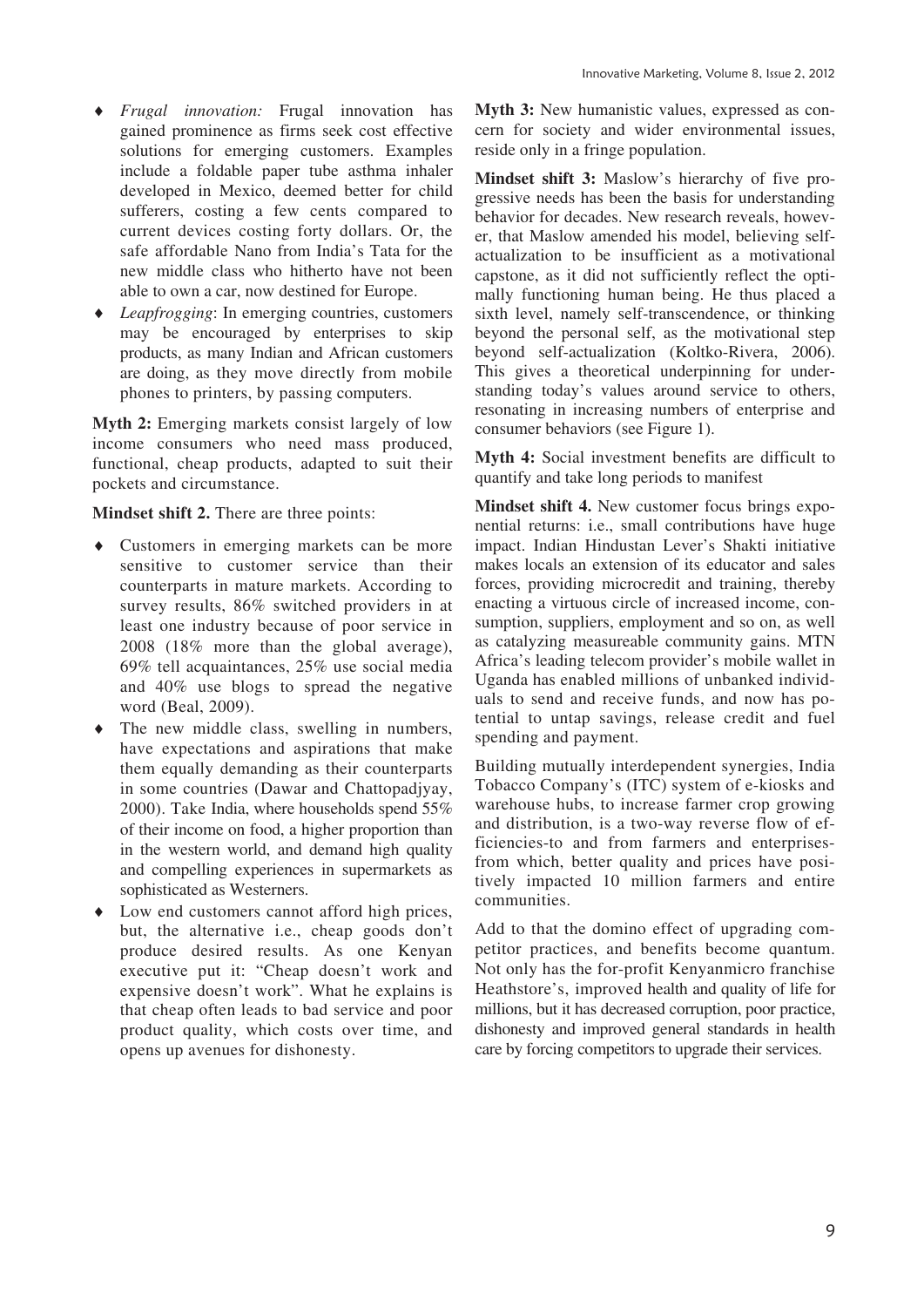

**Fig. 1. New Maslow motivational hierarchy (adapted)** 

#### 2. Eras and principles at work

Described below is the progression of customer focus divided into 3 eras, with examples from emerging countries, illustrating how shifting mindsets and era 3 principles are being realized in successful strategic practice (taken from Table 1).

| Customer focus | Fra 1:               | Era 2          | Era 3                                  |
|----------------|----------------------|----------------|----------------------------------------|
|                | 60's /70's/ mid 80's | mid 80's /90's | year 2000 plus                         |
| Customer       | Next in Chain        | End user       | Customer, Community,<br>Nation, Planet |

In earlier days, in true liner fashion, the value chain was assumed to be from producer to consumer with the next in chain, the customer. Realization in era 2 was that real value only happened in the ultimate customer's space and failure to deliver value to end user got failure for everyone. Fast forward and individuals and the societies, communities and planet they inhabit, becomes central to strategy. They *become* the customers, for whom, and/or with whom, value is created and shared, to create more value.

"The days when we can only do what's good for us and customers are gone: we have to think about what's good for the country and the communities which comprise it", says Isaac Nsereko, chief marketing officer of MTN Uganda. One segment it feels is most important is youth: half the population is 15 years old or younger, and all are at school so MTN's efforts include services to enhance their education, health and security, making sure that these young people acquire the digital skills and tools to enable them to become income producers in the future, able to compete and make Uganda competitive at a global level.

Chairman of ITC, Y.C. Deveshwar, describes his strategy as nation-oriented, a commitment beyond – but not excluding – the market, millions of whom rely on its high tech compendium of Internet-based services to power and empower increased and improved crop yields, and, in the process, enhance India's agricultural health and competitiveness.

| Customer focus  | Era 1:<br>60's/70's/ mid 80's         | Era 2<br>mid 80's /90's                | Era 3<br>year 2000 plus                                  |
|-----------------|---------------------------------------|----------------------------------------|----------------------------------------------------------|
| Customer        | Next in Chain                         | End user                               | Customer, Community, Nation, Planet                      |
| Offering        | Product or service – the means        | Customer experience - the outcome      | Quality of life & living - the wider<br>purpose          |
| Aim             | Increase market share "stuff of silo" | Dominate market space with partners    | Prosperity of entire market - ecosystem                  |
| Objective       | Achieve customer "lock-in"            | Increase customer "lock-on"            | Decrease customer "lock-out"                             |
| Horizon         | Short-term profit "stuff"/silo        | Customer profitability - over time     | Multi-generational enduring success                      |
| Need            | Ownership - replace often             | Effective usership - over time         | Empower through access - whatever,<br>wherever, whenever |
| Market research | Analyze data about customers          | Engage, involve discuss with customers | Observe, immerse in customer's life                      |
| Unit to reach   | Target market                         | Individual                             | Affinity group, social market                            |

Table 1. Customer focus eras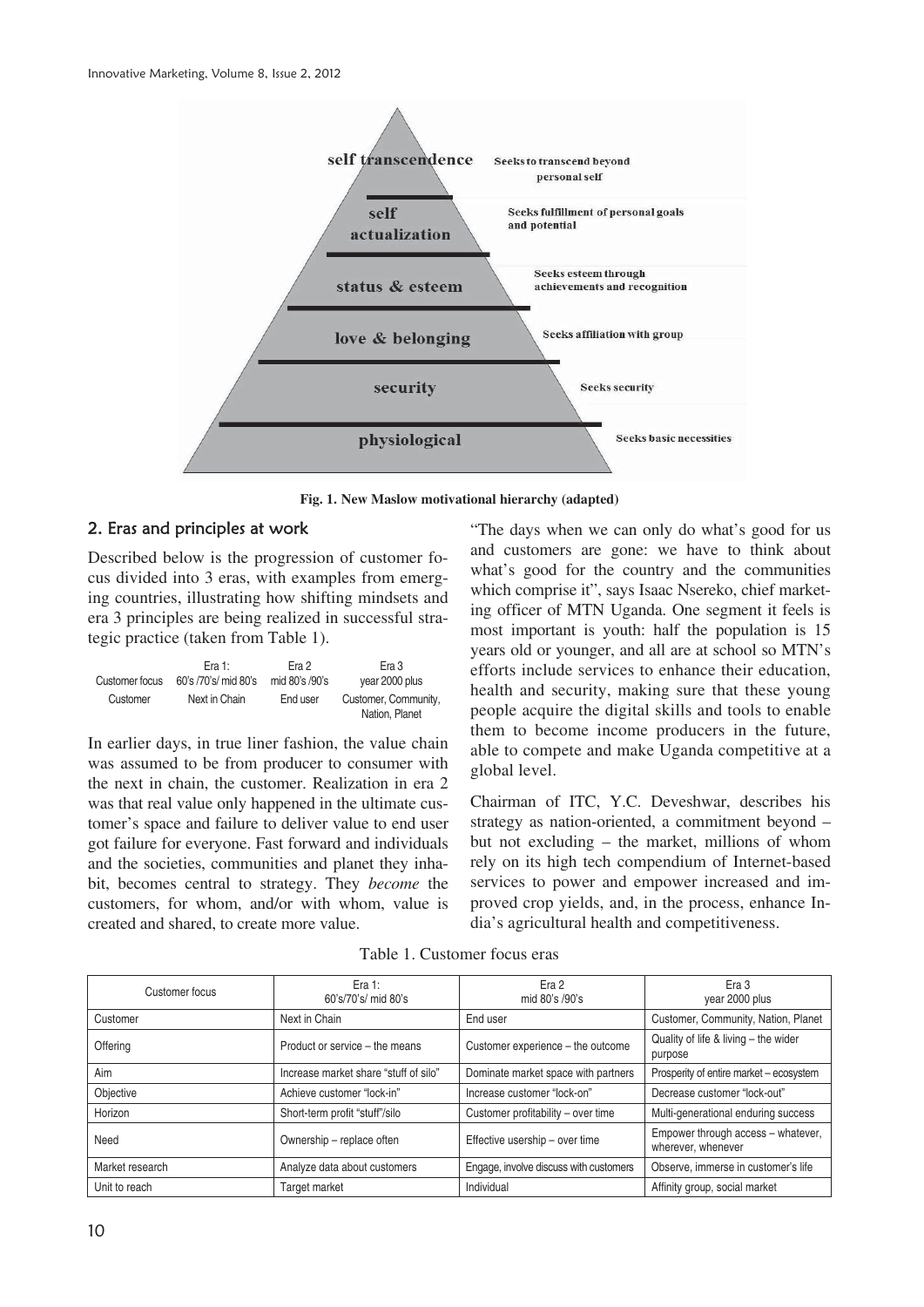Innovative Marketing, Volume 8, Issue 2, 2012

|                | Era 1:                            | Era 2                    | Era 3                                   |
|----------------|-----------------------------------|--------------------------|-----------------------------------------|
| Customer focus | 60's /70's/ mid 80's              | mid 80's /90's           | year 2000 plus                          |
| Offering       | Product or service -<br>the means | Customer<br>experience - | Quality of life &<br>living - the wider |
|                |                                   | the outcome              | purpose                                 |

With realization in era 2 that value only happens in the customer's space, the most important tenant for any customer focused enterprise, became delivering the desired customer outcome and, by the mid 1980's, customer experience took center stage. Ability to deliver fully integrated experiences throughout the customer activity cycle, rather than just make and market products and services, it was argued, gave customers the most value and most advantage to the enterprise (Vandermerwe, 1993, 2000, 2001, 2004), progressing into purpose inspired customer experiences in era 3, that lead to better quality of life and living.

More individuals use phones in Africa than the US and, with the majority of web access through mobile phones in the future, numbers will become larger. But creative application, not the items, bring meaning and impact quality of life. From Masobi's market trading information for farmers and fishermen in Senegal, which can mean the difference between poverty and a good return, and the much needed real time information health workers in Malawi get to better diagnose patients, to MTN's systems for secure local and international remittance of precious funds for Ugandans, the cell phone is only a *means* to the life changing outcomes powering and empowering the African continent.

In era 3 enterprises don't just try to differentiate themselves, they make genuine efforts to make a difference to quality of lives. Banks in South Africa are typically formal and intimidating, especially for the "unbanked", which up until ten years ago were disregarded, deemed too risky and too costly. Capitec, its youngest bank, entered the scene with a different innovation formula. At a time when banks actively discouraged customers coming into branches to save costs, it built an accessible ever growing branch network. When they bundled more and more into products making them increasingly complex, Capitec simplified products. Whereas other customers were trying desperately to understand the fine print, and decipher what they were paying for, Capitec's customers got transparent documentation, easy to understand. When competitors complained of rising costs and increased their prices, Capitec reduced costs by using simple technology and achieved the lowest prices in the industry. And when, others found enquiry queues getting longer, Capitec injected more face to face contact into the customer experience, reducing queues, frustration and costs.

| Customer focus | Era 1:                                   | Era 2                                     | Era 3                                         |
|----------------|------------------------------------------|-------------------------------------------|-----------------------------------------------|
|                | 60's /70's/ mid 80's                     | mid 80's /90's                            | year 2000 plus                                |
| Aim            | Increase market<br>share "stuff of silo" | Dominate<br>market space<br>with partners | Prosperity of<br>entire market -<br>ecosystem |

That for as long as an enterprise aimed at mere market share of the "stuff", it will simply get share of product or services, not share of customer, was the awakening in era 2. Market space framed and gave concrete form to the extended boundaries needed to encapsulate a customer outcome, and dominating the market space became the driving force for winning strategies in era 2 (Kim and Mauborgne, 1999 Vandermerwe, 1996, 2000, 2001, 2004,). Whilst separations and silos were the hallmark of era 1, by era 2, it was clear that no single silo or enterprise could win customers, and looking for partners with whom to produce a joined-up customer outcome, became critical to strategy. With advanced technology, market spaces developed into market-ecosystems, networks more likely to prosper together than apart, through co-evolvement, interdependence and mutual effectiveness.

Cemex, supplier of cement, recognizing that 60 percent of the Mexican population earned less than five US dollars a day, but, had potential to become an impressive revenues source, redefined itself around the "lifetime home ownership' market space. It's objective was to ultimately provide 20 million Mexicans without shelter, with homes. A business system was developed to put them through their own home-building process with access to high-quality building materials at guaranteed prices and credit extensions. The prize was 100,000 low income families in the first five years signed up, building a typical room in just 1.5 years, compared to the 3 to 4 years for other families. Cost reductions for a construction project were up of 30 percent and to date Cemex is still outpacing analyst forecasts.

Cemex became not just a showcase example of success at articulating a market space and finding partners, but building an interconnected interdependent market-ecosystem – collaborators across companies and teams – prospering together, in a plus-sum game.

Its market eco-system is described below:

- Other enterprises and professions. Cemex built an associated network of qualified masons to provide high quality building services, and partnered with suppliers and distributors to implement its 'just-in-time' delivery and storage.
- i *Public sector actors*. For Cemex this meant working closely with government, public sector, and non-government organizations (NGOs) who had connections with the market.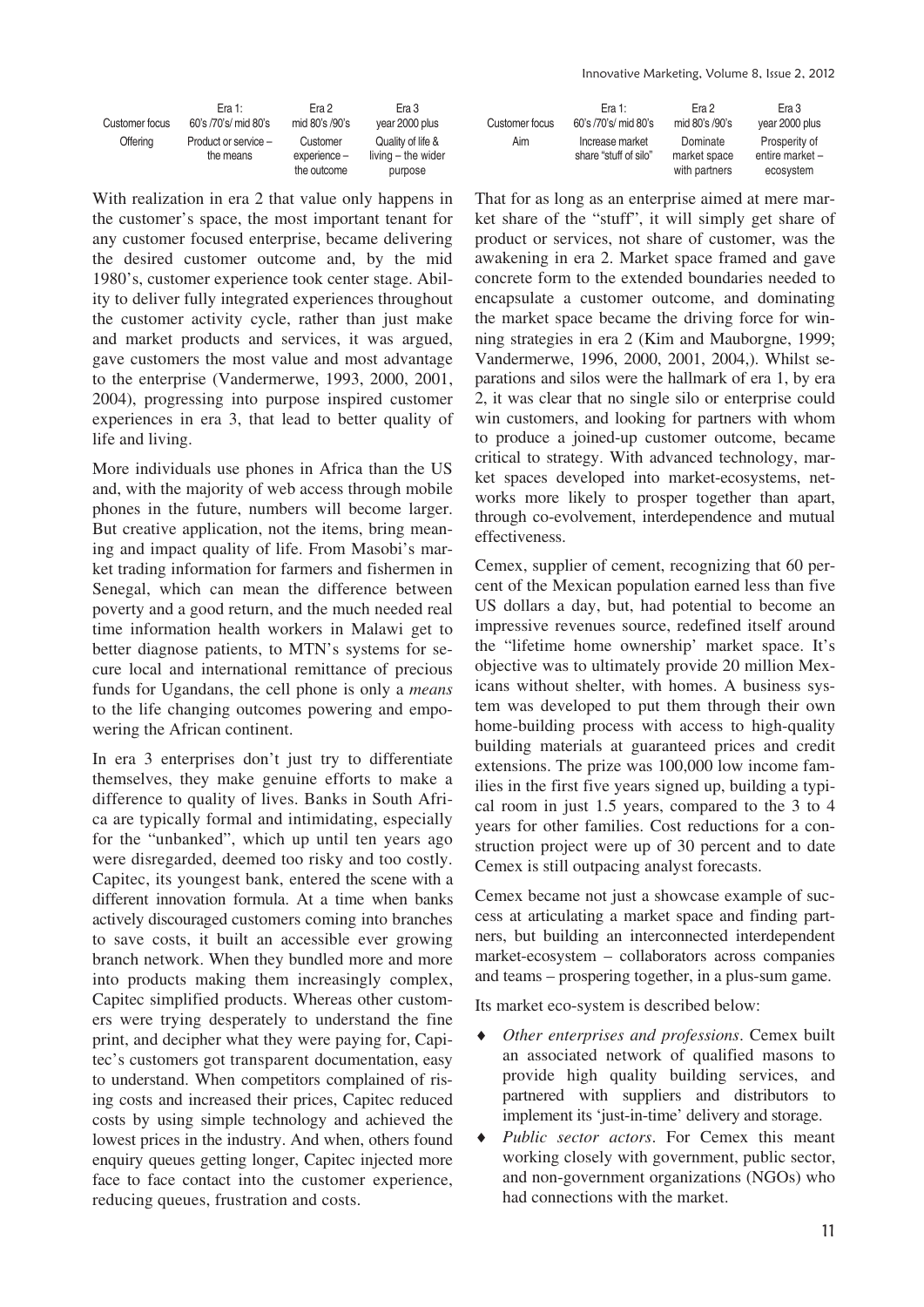- i *Interfunctional teams*. Cemex teams consisted of a general manager, engineer, technical adviser, and/or architect, supplies manager and customer services representative, jointly responsible for outcomes.
- *Local individuals*. Cemex employed a group of 'promoters', who were recruited and trained by them, and worked on a commission basis to enrol groups of three customers known as 'socios' who built a savings program to fund a housing project.
- i *Customers.* Approximately 5,000 residents were organized into self-financing cells, responsible for buying, and making sure loans were repaid.

Prosperity for all requires distributing the rewards generously. Seventy percent of the revenue value was given to distributors by MTN Uganda, who in 2012 achieved number one global spot, both for customer and agent activity (as a percentage of the total base) in its mobile wallet initiative.

Customers become producers and thus part of the market eco-system in era 3. Moving from selling products to "promoting hygiene, health and nutrition", Hindustan Lever has built up a direct-tocustomer network. These customer-producers are equipped with business skills and micro financing working capital, resulting in a source of monthly income they otherwise wouldn't earn, fostering more spending to feed a virtuous cycle. So successful was the scheme that by 2010 there were 45,000 small entrepreneurs in 135, 000 villages in 15 states serving 600 million people, accounting for 50 percent of revenue, and the new model has been taken to Indonesia, Bangladesh, Sri Lanka, Vietnam, and recently Africa.

| Customer focus | Fra 1:               | Fra 2           | Era 3            |
|----------------|----------------------|-----------------|------------------|
|                | 60's /70's/ mid 80's | mid 80's /90's  | year 2000 plus   |
| Objective      | Achieve customer     | Increase cus-   | Decrease cus-    |
|                | "lock-in"            | tomer "lock-on" | tomer "lock-out" |

Whereas era 1 was about customer's being "locked-in" due to artificial constraints or disincentives to switch, deregulation and technology freed both enterprise and consumer to build stronger longer relationships. Connected by the exchange of information and knowhow, in era 2, retention over long periods or customer "lock-on" became the key objective (Vandermerwe, 1996, 1996, 2003). Enter era 3, and unserved markets represented the biggest challenge and opportunity for local and multinational enterprises. These markets often did not have regular incomes, were outside the remit of formal banking and credit sectors, and a vicious cycle had set in, whereby they continued to be "locked-out".

New customer focus fosters inclusive growth by deliberately enacting plus-sum-games. Prince Kofi Amoabeng, CEO of Ghana's indigenous UT Bank, had one simple idea: provide as many entrepreneurs with loans promptly and so boost the income and wealth creating capabilities of all. He had tried several times to start a business, but banks decisions took so long that opportunities slipped away. "They took months. I would take days. Clients hated being asked to come back again and again. I would give an answer in days and an instant "no" if we couldn't help. Banks wanted collateral. I would not, but I *would* spend time getting to know clients, under what circumstances their plans would work, and, how, and when, they could repay the loan. If people had no legal address, we went to their homes and sketched our own maps with codes (for example tar roads a straight line, dirt roads broken lines), and we built a system based on what fits the clients payment scheme depending on their cash flow, when they need money, and when they expect money in."

Instead of anything risky being avoided and enterprises refusing to become involved, in era 3 enterprises become more involved with customers. For instance All Life Insurance in South Africa aims for customers that other insurance companies shun, offering comprehensive life assurance for AIDS sufferers, allowing direct cover benefits from All Life to qualify for home and business loans. Customers are linked to a health education program to manage their health in a proactive way, and in learning to live with the disease, they prevent extra complications and costs. To mitigate risks All Life participates in making sure all medical information is submitted to them regularly and that customers comply with treatments and medicine protocol.

Small entrepreneurs in Ghana regard profits and cash as identical, and seldom keep records, so UT Bank had to build the processes to manage the risks. Says Amoabeng, who has expanded operations into Nigeria and South Africa; "we decided to pay suppliers direct instead of giving client the money. It saves time and reduces risk and exposure. We go to the clients, so that the payment comes to us, and this is easier for customers and us. Once we have the payment the interest is taken off and the client is left with the profit, saving time and bureaucratic record keeping. The loan monitoring officer is deeply involved, making sure the plan is adhered to, and if something goes wrong, will go and talk to the client and make adjustments, so there are no ugly surprises for anyone.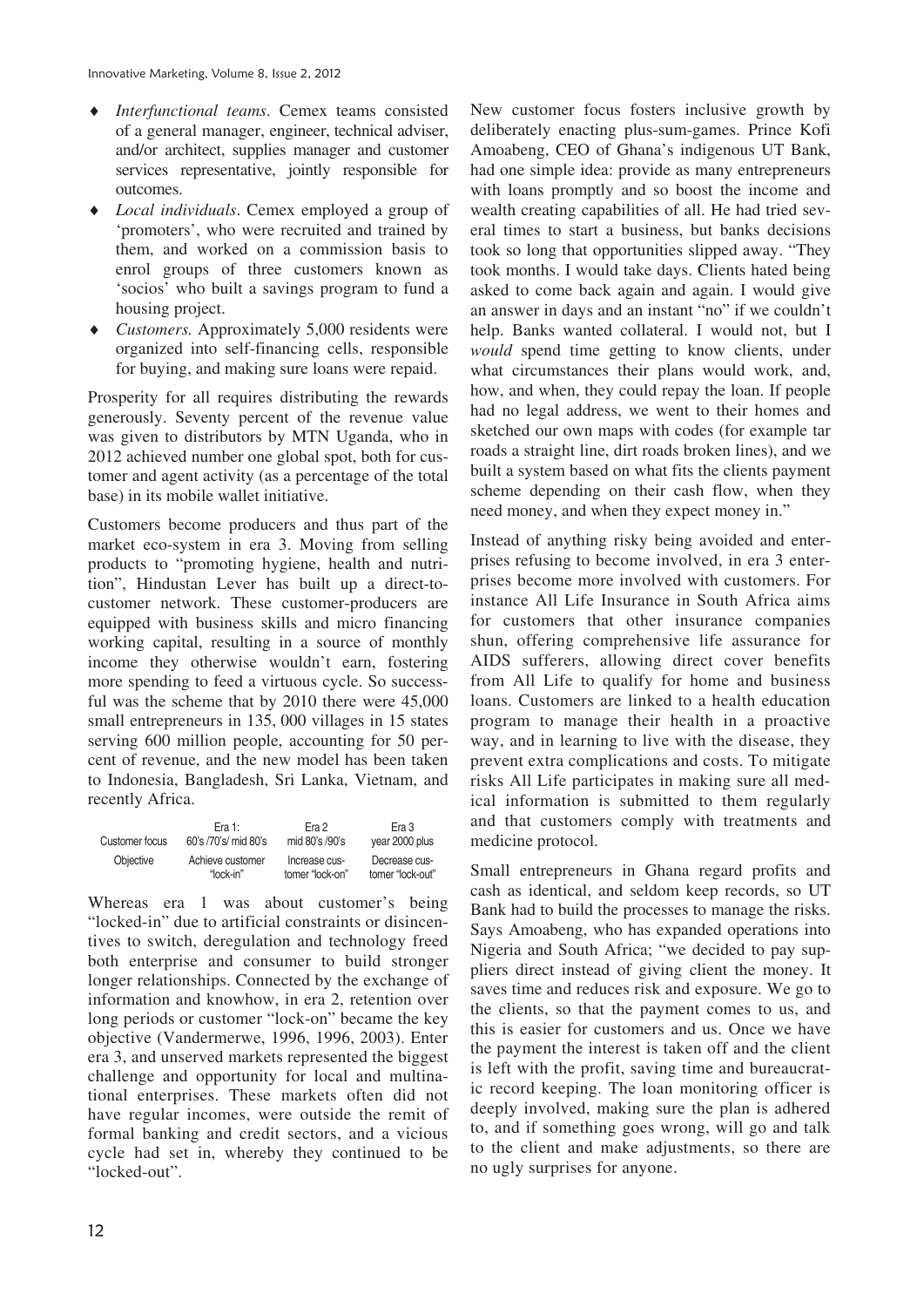|                | Era 1:                            | Era 2                                      | Era 3                                  |
|----------------|-----------------------------------|--------------------------------------------|----------------------------------------|
| Customer focus | 60's /70's/ mid 80's              | mid 80's /90's                             | year 2000 plus                         |
| Horizon        | Short-term profit<br>"stuff"/silo | Customer<br>$profitability -$<br>over time | Multi-generational<br>enduring success |

Obsession with immediacy plagued era 1 when profit of the silo and discrete products and services was paramount. Stuck in this paradigm the enterprise tried to optimize short-term financial performance including cutting vital costs, missing the more important and longer term factors that determine the ability to sustainably excel.

With era 2 and more concern placed on customer value, opportunities for keeping customers longer, selling them more and their profitability over time, rather than short term profit of the "stuff" or silo, became cardinal. With business sustainability high on era 3 agendas, the damage done to prospects for enduring success by cutting upfront cost and investment, became more evident, and emphatic in customer focused strategies. For example, with the combination of climate change and water shortage, the Hindustan Lever strategy emphasized crop rotation and restoration, proper irrigation and sustainable farming methods, reducing waste and use of resources, to ensure needs for this as well as future generations (Bath, Green, Zachary, and Paradis, 2007).

A dramatic example of era 1 comes from Russia. One million square meters of low cost standardized mass produced prefabricated Microrayon dwellings, intended to last for 150 years are expiring faster than other types of buildings, because they were manufactured to be cheap, not sustainable, and within the next thirty to forty years 40 million people (50 percent of the population) will have to move. Poorly constructed, with technology that thwarted extension or alteration, the high cost of maintenance and energy usage has far outweighed the upfront saving. The current government is calling for new ways of tackling the problem with low-rise housing, where costs approximate standard high-rise blocks, but maintenance costs are 70 percent lower.

Added to this, dwellers have been unwilling to spend money upgrading homes and developers are unprepared to invest in cultural social or commercial infrastructure, exacerbating the downward spiral: quality of life has been seriously affected, causing social problems like crime, poor health, low life expectancy, drugs, depression, low trust levels and community spirit.

The Strelka Institute for Media Architecture and Design, an independent research organization in Moscow, is exploring new models of affordable housing, "not just affordable to buy but affordable to keep, maintain, upgrade and renew over time", says David Erixon, director of the "Citizens as Customers" studio. "Short-term thinking has drained this generation and failed to meet their needs and it is already compromising future generations. Our job is to find a creative alternative, that will benefit Russians now and longer term, and increase instead of diminish property values."

Contrast the Microrayon approach to Cemex Mexico, where every part of the strategy was meticulously calculated for longevity and enduring success. Customers didn't build a house as a single, integrated project. Construction was haphazard and usually started with a single room, with subsequent rooms added as funding was raised, and little formalized planning for cost-effective and efficient space and material utilization. Upfront, Cemex discussed future room extensions, and the preferred layout of the building. The family would be provided with a materials schedule for the first one or two rooms, and a plan for rooms to be added.

| Customer focus | Era 1:                      | Era 2                               | Era 3                                                            |
|----------------|-----------------------------|-------------------------------------|------------------------------------------------------------------|
|                | 60's /70's/ mid 80's        | mid 80's /90's                      | year 2000 plus                                                   |
| Need           | Ownership-<br>replace often | Effective user-<br>$ship-over time$ | Empower through<br>access - whatev-<br>er, wherever,<br>whenever |

The conspicuous need to buy and replace often epitomizing era 1, shifted as customer experience took precedence in era 2, and what mattered was whether and how products were being used over time. Integral to era 3 logic is that physical access, and virtual access propelled by advanced technology particularly of information and knowledge, are *the*  key empowerment tools.

Lack of access today can compound damage in the future, not only for poor markets. In Britain, which has some of the lowest cancer survival rates in Europe, doctors have been told to ration the number of patients they refer to hospitals for scans, likely to result in late diagnosis or no diagnosis with potentially fatal consequences and costs to all (Borland, 2011).

Eighty percent of the doctors lived in cities, 70 percent of the people lived in rural areas and half of the drugs were counterfeit, out of stock, unlabelled, or of poor quality sold in grocery stalls, when Health-Store launched micro pharmacies and clinics to provide access to essential medicine, health education and preventative services to underserved villages and urban areas across Kenya. Micro-franchising scaled up activities in much the same way as microfinancing. Community members engaged as local nurses or health care workers owned and managed clinics or stores, located within short walking distance of the communities they served. And the start-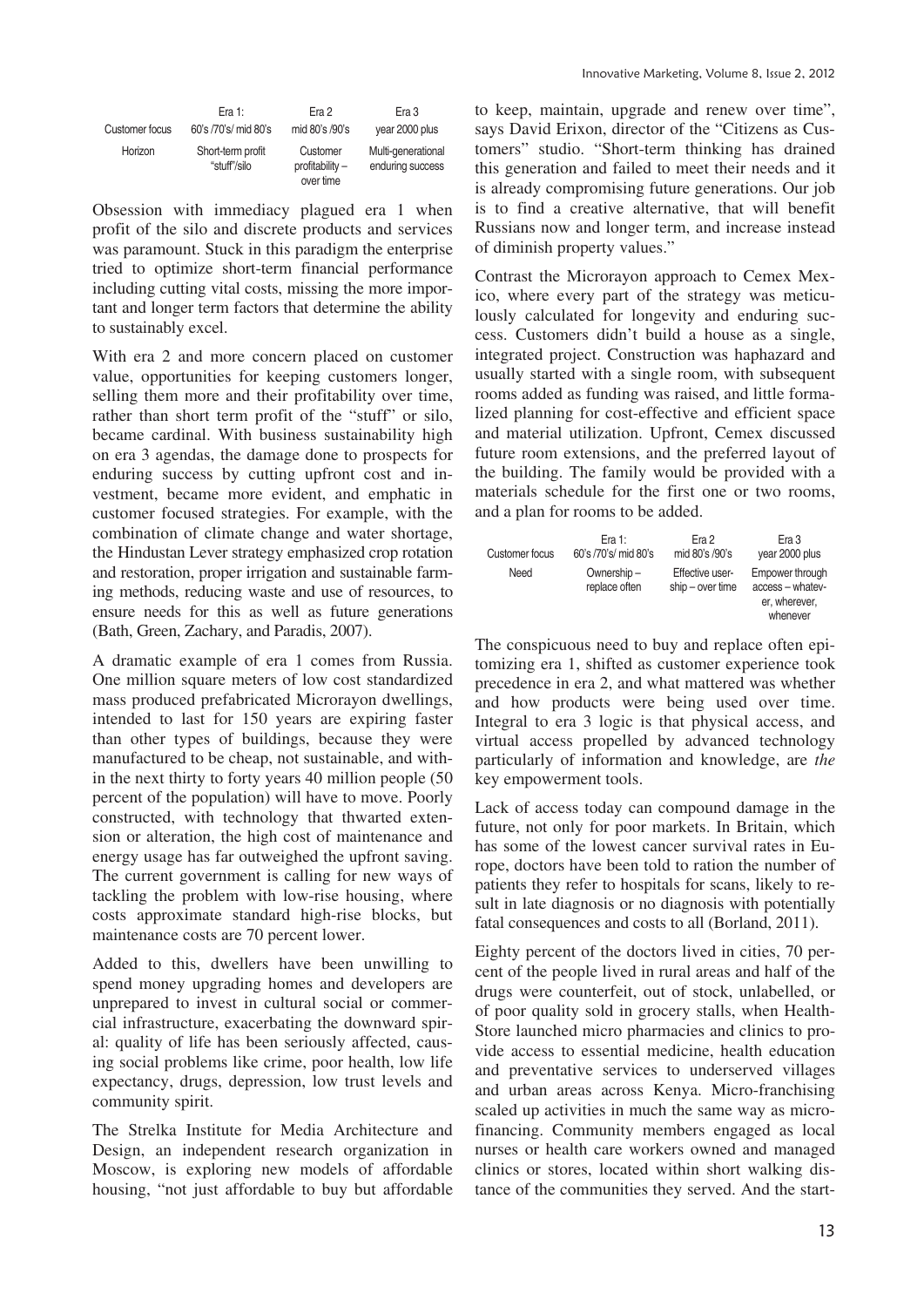up costs, for each franchise, was covered by a lowinterest micro-financing scheme, to maximize momentum (Anderson, Kupp and Vandermerwe, 2010; Fertig and Tzaras, 2005).

To get scaled distribution at controlled consistent levels of quality, key elements of successful franchising are embedded into Health Store's microfranchises, who by 2012 served over 2,500,000 patients, like, uniform systems and standard training; selection of key locations; strict product and service standards; and regular inspections. And its network visits school kids before they actually contract a disease, offering a wide range of educational services rather than simply providing medicine.

Access means going where the customer is, instead of pulling customers into catchment areas. Public transport is of particular relevance to Capitec customers, so branches are located near railway stations, taxi ranks and in malls. As explains CEO Riaan Stassen, branches are geared to serve different profiles, for example blue-collar workers who commute by train, paid weekly, or those employed by bigger companies and government in the area commuting by cars or taxis, paid monthly. Banking hours are longer than other banks, and recently Capitec became the first bank to open for Sunday trading. Branches are hospitable and user friendly and people are employed who speak local languages (Pitman, 2011).

Benefits accrue when access is constantly and consistently made easier. UT Bank Ghana recently launched a service called 'phone for loan.' Typically entrepreneurs can't get to the bank without closing their stores or trading stations. Now they can phone in for a loan, followed by a call by the bank to the person's work. Capitec advisors and mobile service units go to factories and people's homes and keep branches open after hours.

Cloud technology epitomizes the shift to access in order to empower. Instead of having the fixed costs associated with server or IT department ownership or usership, the benefits of computer capacity and storage can accrue in an affordable way to anyone anywhere, including the millions of micro SME's MTN Uganda's customer focused strategy targets, in order to help them realize their potential and augment the countries skill and wealth levels.

| Customer focus  | Era 1:                          | Era 2                                        | Era 3                                         |
|-----------------|---------------------------------|----------------------------------------------|-----------------------------------------------|
|                 | 60's /70's/ mid 80's            | mid 80's /90's                               | year 2000 plus                                |
| Market research | Analyze data about<br>customers | Engage, involve<br>discuss with<br>customers | Observe. im-<br>merse in custom-<br>er's life |

Classic market research in era 1 was the sophisticated science driven compilation and analysis of data often reduced to average responses. With computing this became back-up to a more engaging

form of market research in era 2, based on customer involvement, quality conversation, even co-creation. With futures no longer a linear extension of the past, no degree of sophisticated traditional market research could predict accurately how customers would react to innovations, particularly if they were disruptive.

Era 3 added the ethnographic lens as enterprises began increasingly to employ and deploy sociologists and anthropologists, to get close up and deep insight into and details about customers, they otherwise could not get from controlled market research. Exploring a particular demographic group or community first hand, being with them in their own space, observing or shadowing and living like them, accompanying them shopping to find out what they feel and how they behave and react, has become the main stay of era 3 customer focus enquiry.

Because of literacy or local language problems, stories and narrative interpretation have become commonplace, with in depth interviews or conversations through social media and blogging and/or interactions at physical or virtual research centres, complementing this.

All the examples in this paper have used versions of era 3 ethnographic research, with customers observed in their own natural surroundings. Procter and Gamble send young marketing people to live with Chinese peasants for months on end. They hand out their products free, to see what people make of them. GE donates medical equipment to rural health-care centers and keeps a careful watch on how they are used (The Economist, 2012). A "declaration of ignorance" was declared by Cemex, as an admission that the company knew almost nothing about its customers. Special project teams, spent six months living in the shanty towns doing ethnographic research, during which major discoveries were made which became the backbone of the strategy.

|                | Era 1:               | Era 2          | Era 3                            |
|----------------|----------------------|----------------|----------------------------------|
| Customer focus | 60's /70's/ mid 80's | mid 80's /90's | year 2000 plus                   |
| Unit to reach  | Target market        | Individual     | Affinity group,<br>social market |

Before the customer experience became mainstream, with emphasis on retaining individuals over time through relationships, customers were divided up into target markets and goods and brands positioned for different segments in transactional mode. Emphasis changed in era 3 to accommodate the affinity group, or social market: people of like mind, who by virtue of a common interest or goal, come together, increasingly virtually, to share, learn, and influence. Enterprises take advantage of this aggregation, and with enabling technology accumulate,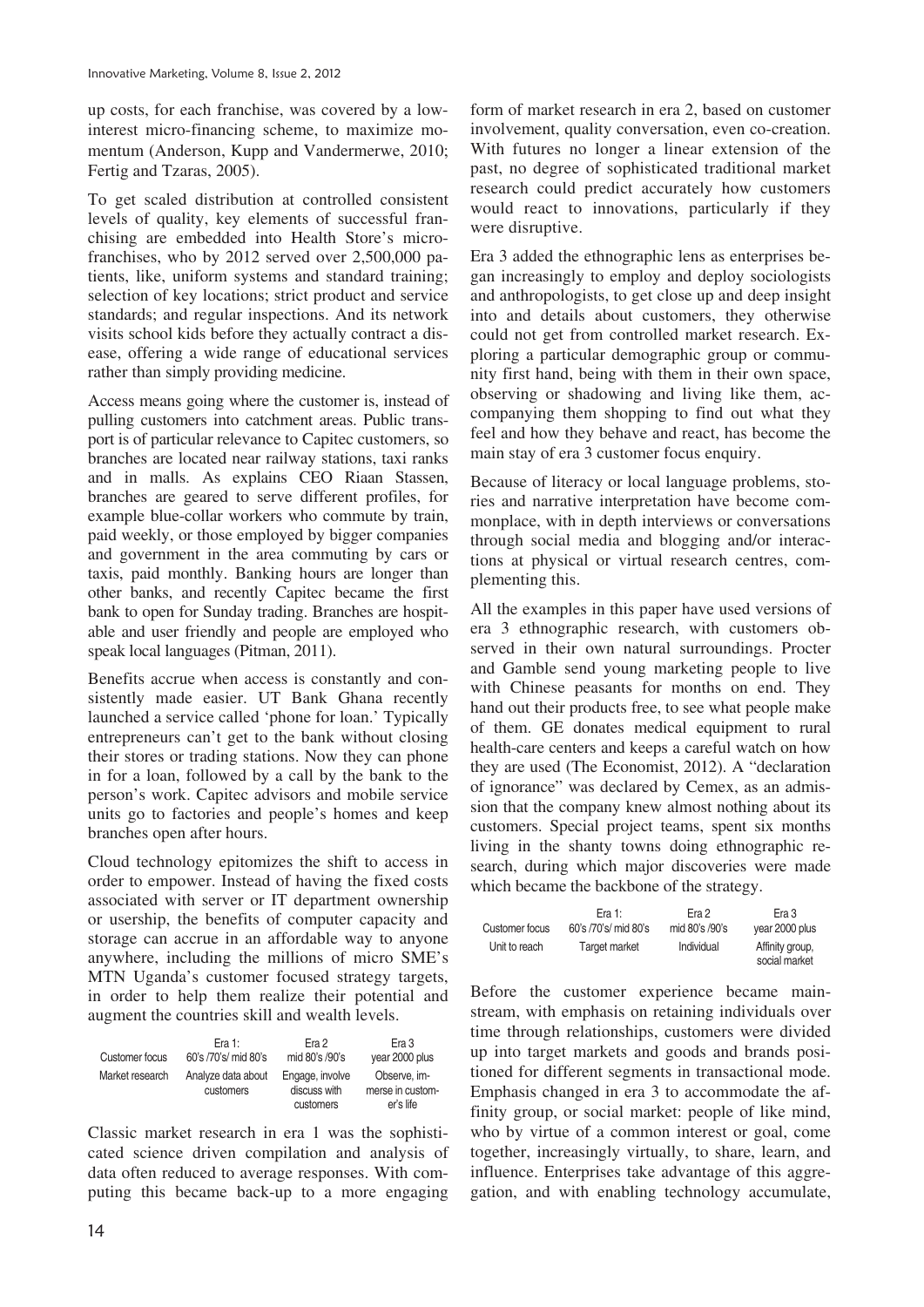Take ITC, which instead of letting individual Indian farmers struggle with inadequate government help or subsidies, developed a technology based information system called e-Choupal Sanchalak for communities of like farmers across the country. Linking them electronically, it provided information and knowledge to increase efficiency and education levels, as well as real time information like weather forecasts and market prices essential to run farms. E-enabled kiosks with community portals, all within reasonable distance of key villages, are backed by sms and email, and farmers e-trained to access information, add their experiences and share these with farmers from other villages.

Aggregation works with low-income customers because they buy together, take joint responsibility for loans together and apply peer pressure and controls to make repayment rates high, giving them more buying potential. Sometimes enterprises organize them, as Cemex did with its 'socio' groups. After an initial five week period when the 'socios' demonstrated an ability to save, building materials to the value of ten weeks savings was provided, effectively extending credit. If 'socios' remained committed to the program beyond the first project, they could receive building materials in advance when they upgraded.

Enterprises aggregate to make it feasible for individuals who otherwise would be "locked-out", to participate. HealthStore, use its collective buying power and a centralized procurement operation to drive down drug costs and ensure drug quality for its franchisees. ITC uses its R&D clout to innovate for farmers, and its buying power to purchase and then distribute in small lots, enabling farmers to get better and more eco-friendly inputs, like seed, fertilizer, chemicals and machinery, that as individuals would be prohibitive to purchase.

Aggregation doesn't only apply to the poor. Netizens in China have started a trend called Tuango, or group on line buying among social markets. Huge numbers of customers, vocal and informed, with common interests in certain products or brands self-organize virtually to chat, share opinions, and leverage their collective power to get lower prices or prizes from vendors. Sites like Shtuanngo.com have sprung up which aggregate customers across cities, and negotiate for customer groups through a team leader. And as more customers come on line, prices are reduced, attracting more customers, increasing demand and pulling prices down still further.

Sharing is a form of aggregation and the norm in many emerging markets. In Africa for example, phone sharing has become the driver for small business growth with individual and small entrepreneurs informally bulking up or aggregating demand and selling onto other customers. This sharing phenomenon has forced enterprises to come up with products more suited to shared experiences, like multiple address book handsets. MTN Uganda use Cloud technology to enable customers to share files and benefit from shared costs.

A hybrid of sharing is pooling. In China, if penetration of cars reaches US levels the traffic, congestion will make roads unsustainable. This has motivated a surge in car pooling and car sharing ventures, as a viable option to taxes and legislation. Included in this idea, is that if people working together and living close by pool their car travel, it will foster community spirit and environmental care.

#### Conclusions and challenge

As this paper has demonstrated, we are witnessing the transformation of customer focus, which is about creating mutual advantage and expanding the opportunity potential for everyone. This requires enterprises to master the art of unlocking and interlocking value in a compounding self-reinforcing positive loop, which ultimately brings prosperity to all constituents, customers, communities, nations and the planet.

It calls for an alternative model and approach to innovation, distinctly different from the linear era 1, in which the enterprise was fundamentally inward looking, self-seeking value for itself and its shareholders, or era 2 in which producing customer value was seen as the means to create value for stakeholders.

Era 3 logic and the set of principles it postulates, which drives the strategies and success depicted in this paper, is in keeping with today's broader human and social concerns, and Maslow's self-transcendent need to serve others.

Riper than most opportunities in developed countries, emerging markets are increasingly attracting the attention of local and multinational enterprises, who can benefit from the lessons evidenced in examples offered. Many of the innovations discussed are not only easily scalable, but based on knowhow, so they are easily replicable and transportable at relatively low cost. Anything else therefore, would be an unfortunate opportunity cost for enterprises and the economies they represent.

But the lessons learnt are not exclusively for emerging markets. With consumers worn out by the financial crisis and generally fed up with greed and the greedy, the timing is right for reformed strategies, future oriented with a deeper sense of pur